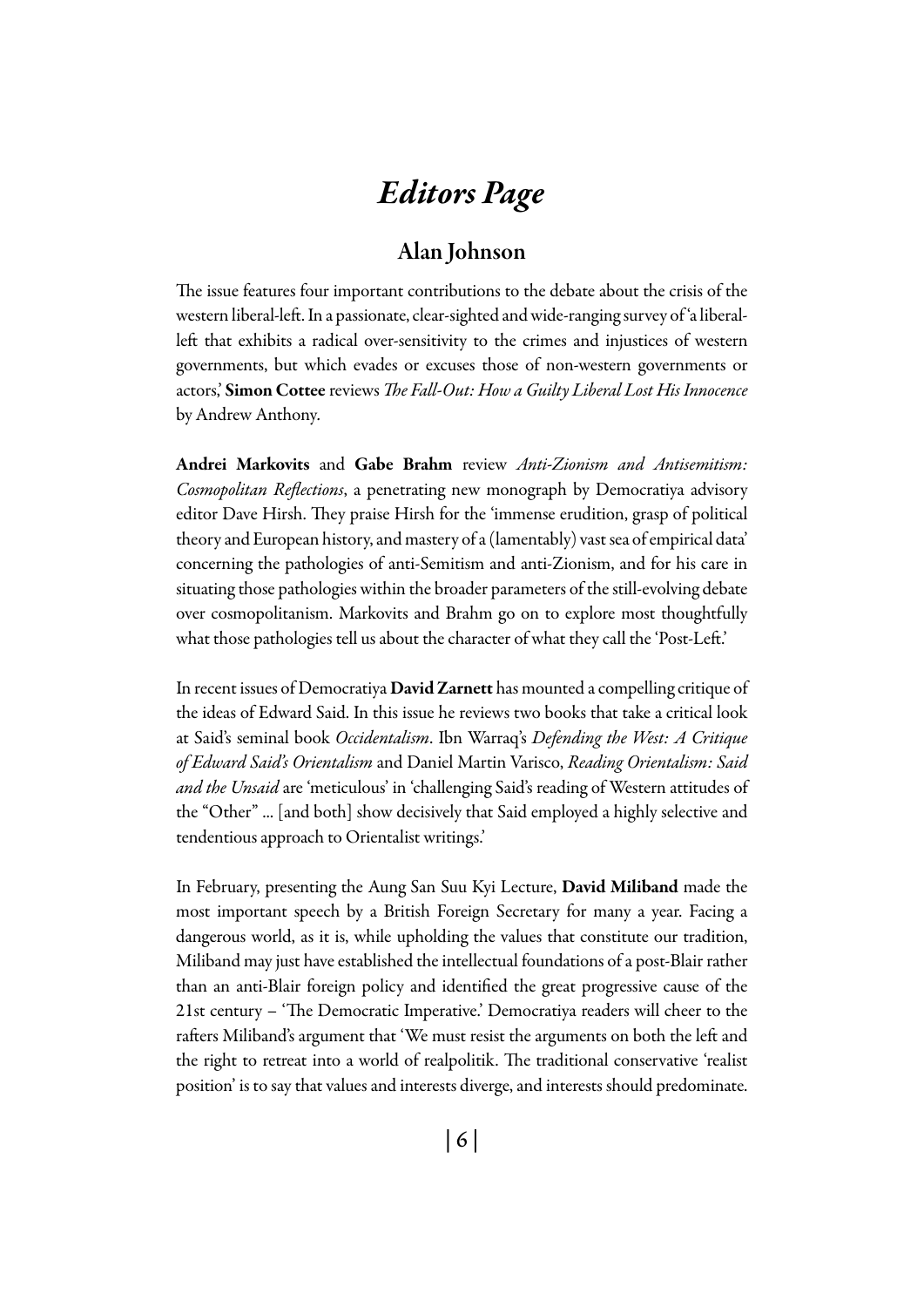## JOHNSON | Editor's Page

This will not do. Yet in the 1990s, something strange happened. The neoconservative movement seemed to be most sure about spreading democracy around the world. The left seemed conflicted between the desirability of the goal and its qualms about the use of military means. In fact, the goal of spreading democracy should be a great progressive project; the means need to combine soft and hard power.'

In a brilliant and sparkling essay suitably reminiscent of the New York intellectuals, Michael Weiss examines the legacy of the literary critic Edmund Wilson, looking again at 'one of the lesser examined leitmotifs of his interdisciplinary and breathtaking oeuvre: his political radicalism.'

Several books on the Middle East are reviewed. Juliet O'Keefe praises Samir El-Youssef 's *The Illusion of Return*, a novel which turns on the brief reunion, after the passage of seventeen years, of two Palestinian friends, for 'expanding our understanding and providing human nuance missing from oversimplified daily news coverage.' O'Keefe finds that 'El-Youssef knows that within the political lies the hapless personal, and that it is in the telling of such stories of personal experience that we can create genuine human contact.'

Donna Robinson Devine praises Augustus Richard Norton's *Hezbollah: A Short History* as an accessible, knowledgeable and spirited introduction to the movement, but questions the received wisdom that it is 'balanced,' pointing to his treatment of Hezbollah's role in both the 2006 July War in Lebanon, and within Lebanese politics. Concerning the latter, she writes, '[Norton's] argument that Hezbollah wants access to the Lebanese political system is simply wrong; it wants domination. And while it holds the loyalty of Lebanon's Shi'a, it does so partly by the promise of "spoils" but also by promoting a fear that infects the country. Armed to the teeth with sophisticated weapons, the organisation does not want to be integrated into Lebanon's political system because without its arms, Hezbollah loses its waiver from the imperatives of compromise and negotiation, elements crucial to the making of policy in Lebanon.'

Zora Hesová reviews Vali Nasr's *The Shia Revival. How Conflicts Within Islam Will Shape the Future* – a 'short but comprehensive introduction to the political history of the Shia in the last century, a succinct account of the most crucial creed principles, personalities and events, and a theorisation of the present resurgence of the Sunni-Shia conflict – which still needs to be placed into the larger contexts of communitarian politics.'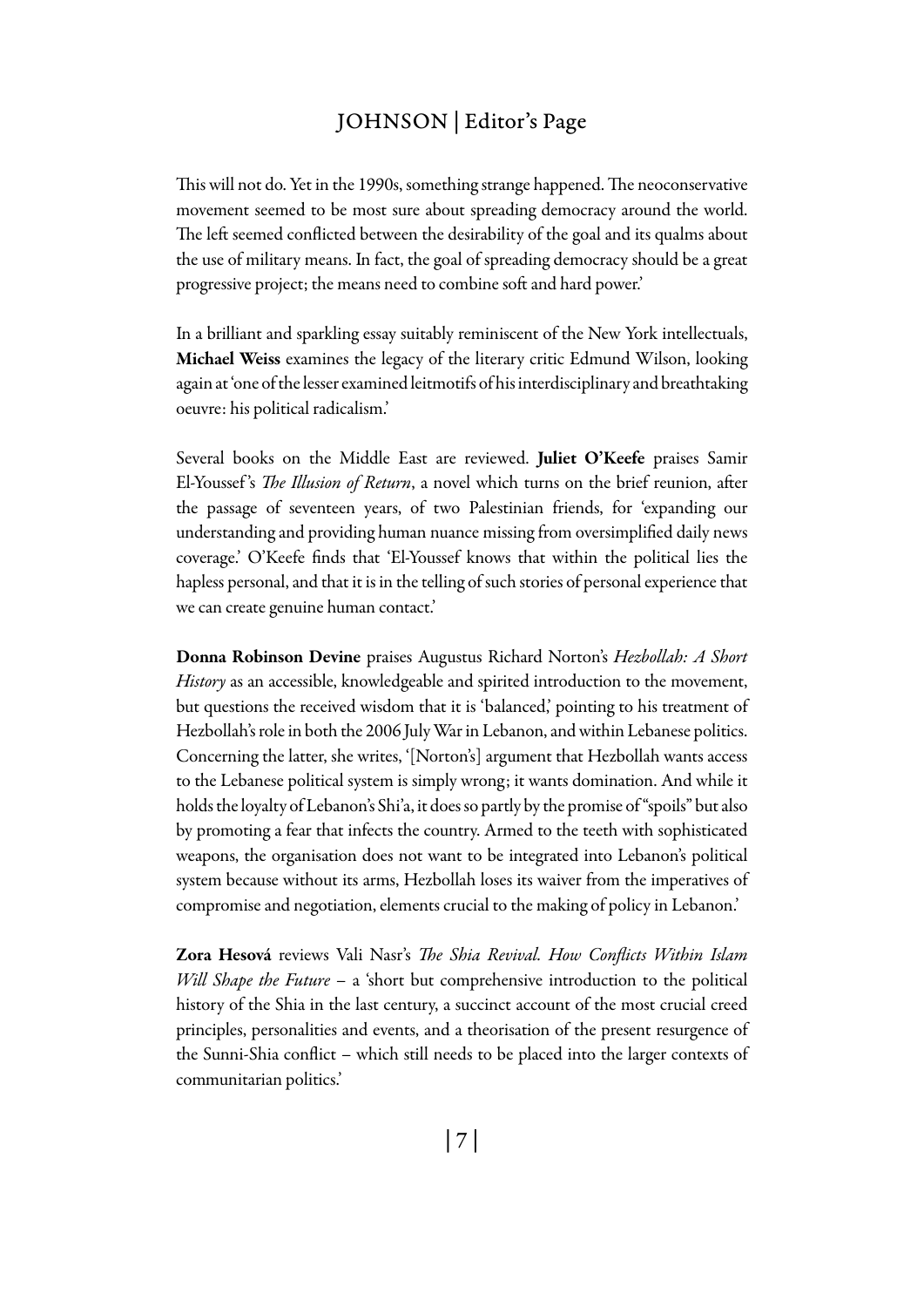#### Democratiya 12 | Spring 2008

Rayyan Al-Shawaf examines *Desiring Arabs* by Joseph A. Massad, an important study of historical debates on sexuality in the Arab world. Al-Shawaf is sharply critical of Massad's tendency to postulate 'the inevitability of (heterosexual) Arab violence wherever there is gay and lesbian assertiveness' and to present 'Arabs who react violently to the gay rights campaign … as caught up in a broader struggle against "imperialism", to which the gay rights movement is wedded.' Al-Shawaf points out that Massad's argument has already been deployed to 'quash efforts at improving the lot of women as well as ethnic and religious minorities in the Arab world.' By extending that argument into the realm of sexual freedom Massad is 'completing the wilful suffocation of Arabs who look to the West for help in achieving social and political reform.'

Democratiya advisory editor **Barry Rubin** contributes a typically astute and acerbic column noting the reaction of Iran, Syria and Hezbollah to the assassination of the terrorist Imad Mugniyah in February. Their 'confessions at a funeral' tell us much about the nexus between the three. 'Now that Hizballah, Iran, and Syria have "taken credit" for Mugniyah's past killings and urged many more in the future, the world should confront the fact that these groups are engaged in a systematic terrorist policy and react accordingly,' notes Rubin.

'The powerlessness of the French' is explored in Matthew Omolesky's review of Isabelle Lasserre's *L'Impuissance Française: Une diplomatie qui a fait son temps*. Lasserre points to the baleful legacies of Jacobinism, conservatism, pacifism, anti-liberalism, and anti-Americanism' on French diplomacy, and 'expertly portrays the profound moral and political consequences of stability-oriented diplomatic choice.' Lassere assesses the hopes of a fresh start that have been stirred by Nicolas Sarkozy's statement that 'I do not recognise a foreign policy that has the sole objective of stability. It was the stability of cruelty and injustice [that was in place during the Cold War], and our European brothers paid the price for it. My conception of foreign policy does not consist of protecting dictators to keep things from changing.'

We are very pleased to publish Jeffrey Herf's brilliant speech 'What Does Coming to Terms with the Past Mean in the "Berlin Republic" in 2007?*'*. Herf notes that 'despite new attacks against the place of Holocaust memory in the Berlin Republic, it remains firmly anchored in the political and intellectual establishment' and explores the debate about 'what political consequences should and must be drawn from this memory.' The central question taken up by Herf is the following: 'How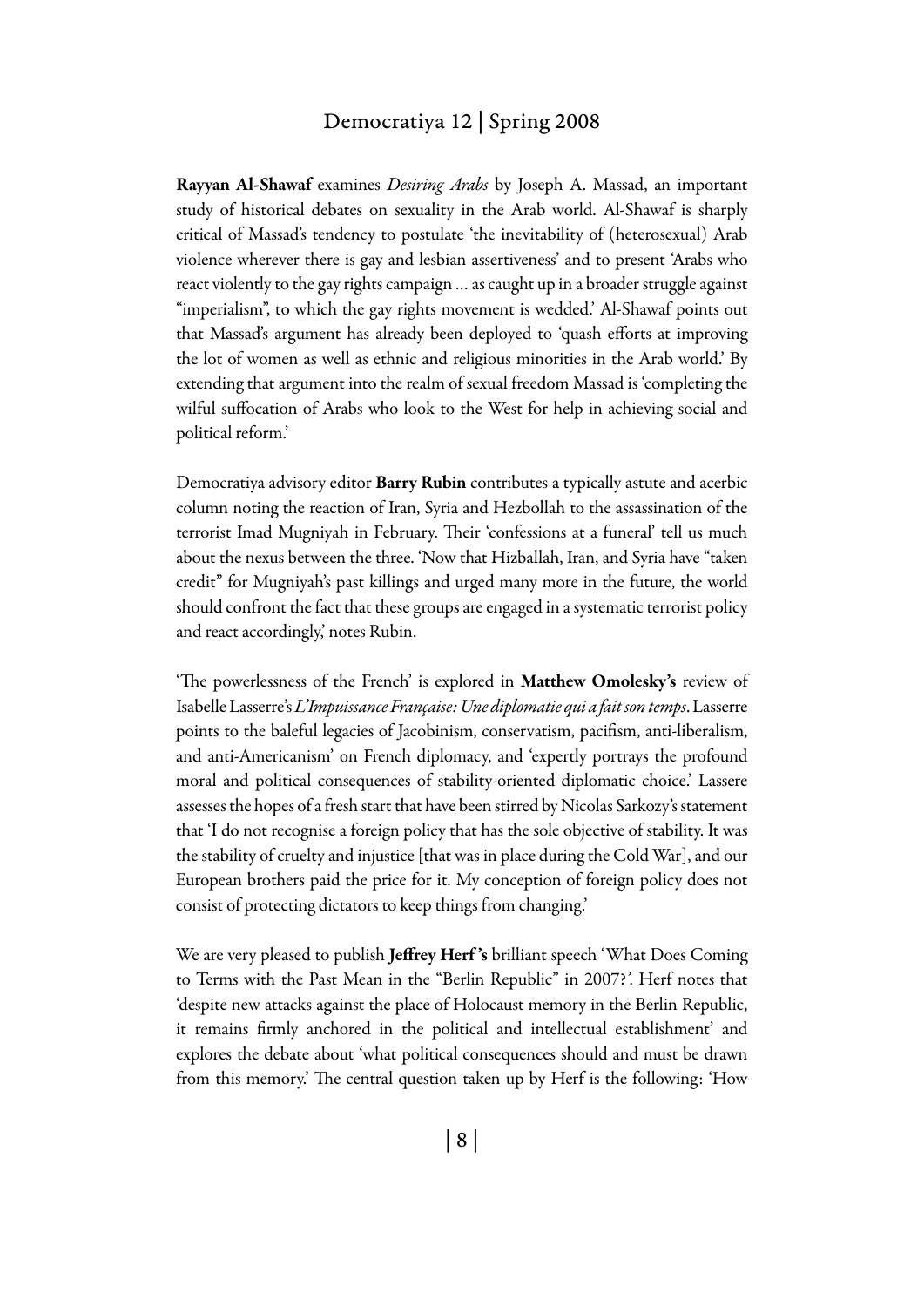### Johnson | Editor's Page

will politicians, opinion makers, intellectuals and scholars within the Berlin Republic react to the contemporary radical anti-Semitism, anti-Americanism and, yes, a new totalitarianism that come not from Germany but rather from the camp of radical Islam. Will the intellectual arsenal that has been developed through many valuable studies dealing with the crimes of the Nazi past lie harmless on the bookshelf or will it be applied to the contemporary threat posed by the radical Islamists?'

Evan Daniel reviews Democratiya advisory editor Marko Attila Hoare's *Genocide and Resistance in Hitler's Bosnia: The Partisans and the Chetniks, 1941-1943*. In this erudite study of national identity, revolution, and genocide, Hoare focuses on the conflicts from 1941-43, 'crafting a narrative of rival radical ideologies, the multinational vision of the Communist Partisans versus the highly chauvinistic and xenophobic nationalism of the Serbian Chetniks.'

Thomas Hale reviews *The Cultural Contradictions of Democracy: Political Thought Since 9/11* by John Brenkman. The book 'seeks to understand the spiral of tragedies since September 11, 2001 through the lens of political theory' and seeks to confront 'the neoconservative conception of power, democracy, and military force' with the insights of the Great Thinkers. This project is timely and important but Hale argues the irrationalism and romanticism that, in his view, has been central to both Islamist and 'Neoconservative' actions since 9/11 is not well understood by writers, however great, that are too firmly rooted in the Enlightenment tradition of reason to have a proper appreciation of Romanticism.

Staff Sgt. Johnny Meyer sends a letter from Baghdad about the slow and messy progress being made by Provisional Reconstruction Teams in Iraq. Although his commanders still tell him to carry a gun and wear full body armour just to move a few feet outside the Green Zone, Meyer argues the surge has given Baghdad 'a moment of time for everyone to ask themselves if civil war is what they really want.' Taking us into those places the TV news never go, such as a project coordination meeting between the deputy governors responsible for rural service, Meyer reports some hopeful signs. 'On the surface, this meeting merely encourages project coordination between the deputy governors responsible for rural services and the various parties developing the infrastructure of the rural areas of Baghdad. But just below the surface, always noticed yet never mentioned, is the fact that the Shia-dominated provincial council is sitting down at the table with the Sunni members from the rural areas of Baghdad province. Under American supervision, the parties come to the table, shake hands, and hash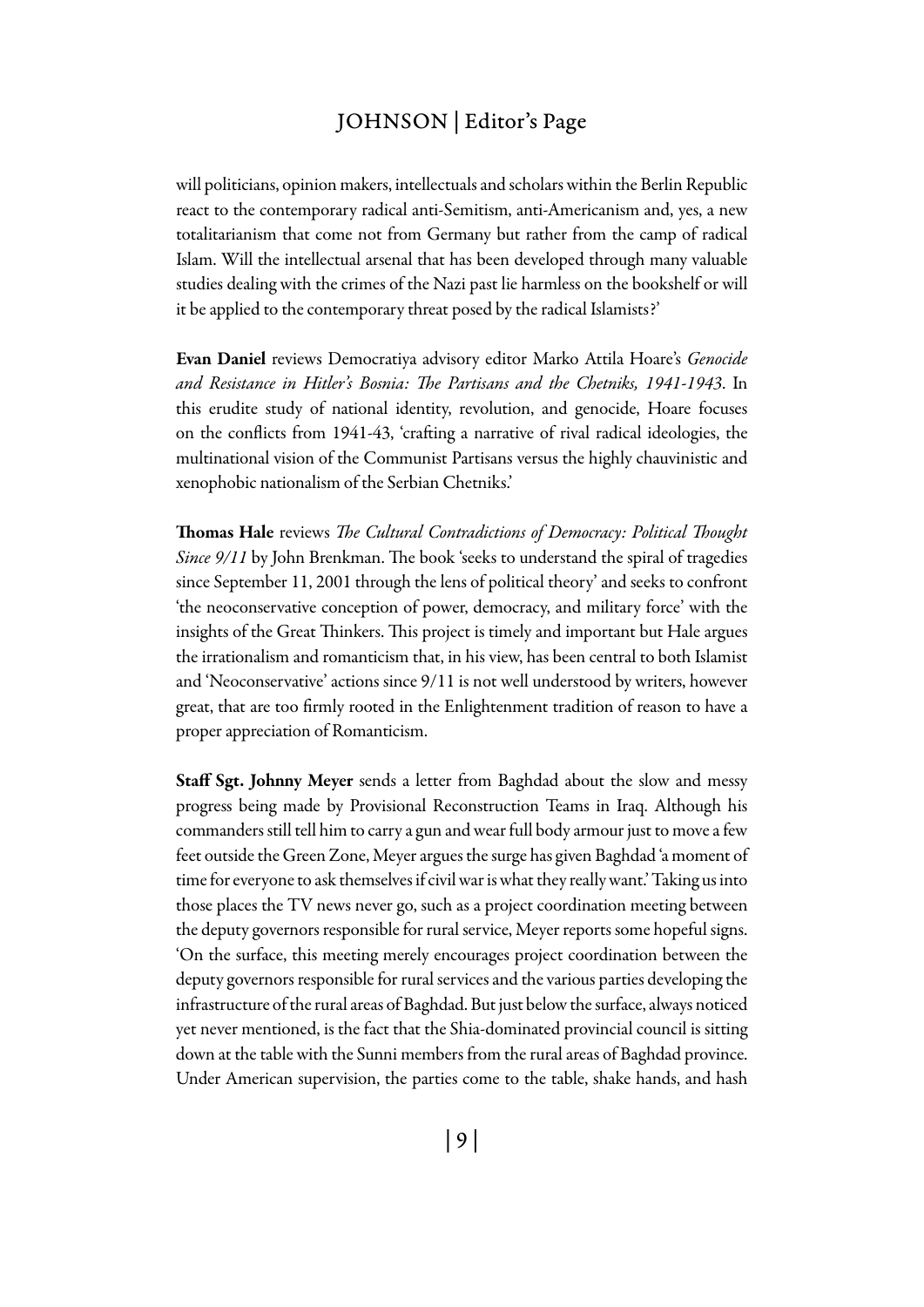## Democratiya 12 | Spring 2008

out the some of the basic terms that make it possible for two groups to live and work together; lines are crossed and barriers are broken. This is the face of "reconstruction" in Baghdad.'

In Democratiya 11 Joshua Muravchik's set out his critique of a certain socialist utopianism and spoke of the relationship of its promised 'leap to freedom' and totalitarianism, mentioning the late Michael Harrington's view that socialism would usher in 'an utterly new society in which some of the fundamental limitations of human existence have been transcended.' This has provoked an angry response from David A. Guberson, who claims Muravchik is guilty of grossly misrepresenting Harrington's views. Guberson points out that Harrington wrote explicitly about the danger that utopianism could lead to totalitarianism: ''I want to avoid that absolutist view of socialism that makes it so transcendent that true believers are driven to a totalitarian rage in the effort to create a perfect order.' Joshua Muravchik's rejoinder claims that Guberson has missed the point: 'Is it possible to drink as deeply of utopianism as Harrington did without crossing the line to violent revolution and totalitarianism? Yes. My point was not that utopianism leads ineluctably to mass murder, only that it paves the way. Harrington's enchanting vision of socialism is a pipedream. At some point, people are likely to give up the dream or to try to leap to it by heroic – and lethal – action.'

Tom Kahn's 'Beyond the Double Standard: A Social Democratic View of the Authoritarianism Versus Totalitarianism Debate' first appeared in *New America*, the newspaper of Social Democrats USA, in July 1985. The author was Assistant to the President of the AFL-CIO and was here joining a debate sparked by Jeane Kirkpatrick's seminal 'Dictatorships and Double Standards' published in *Commentary* in November 1979. Kirkpatrick, who served as United States Representative at the United Nations from 1981-5, distinguished 'authoritarian' societies from 'totalitarian' societies, and argued that democratic societies are sometimes forced to ally, tactically and temporarily, with the former against the latter. Although she wanted all people to have the opportunity to live under democratic government – and in 1983 argued for 'a steady, prudent encouragement of pluralism, self-expression, self-determination: the infrastructure of democracy' ('American Foreign Policy in a Cold Climate: An Interview with George Urban, Encounter, November 1983) – she continued to view authoritarian governments as preferable to totalitarian governments because they were less repressive internally, more susceptible to liberalisation and democratic change, and less hostile to the interests of the western democracies. In a dangerous world, democracies must sometimes make progress 'unsavoury step by unsavoury